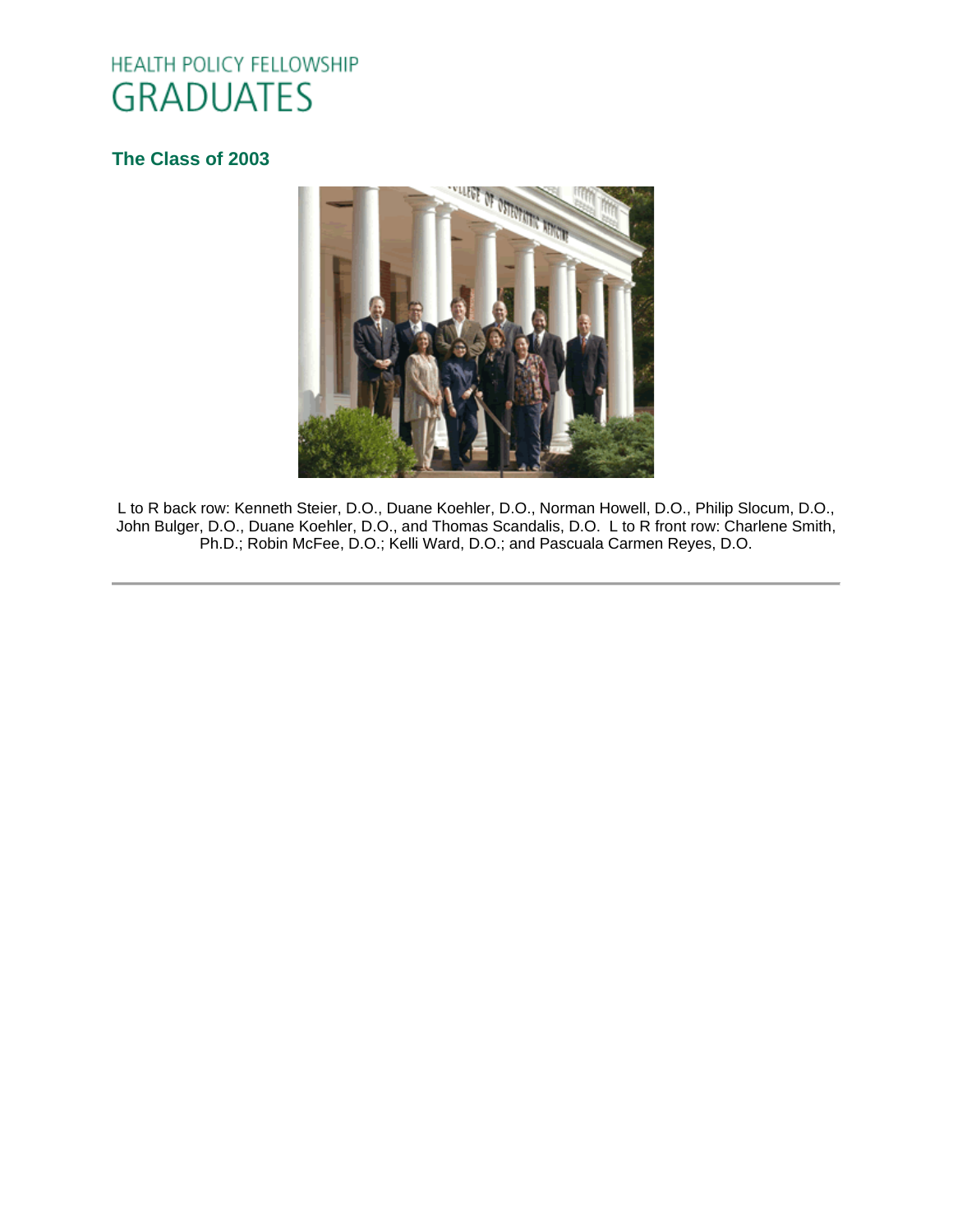## **John B. Bulger, D.O. Danville, Pennsylvania**



Dr. Bulger is a general internist at the Geisinger Health System in Danville, Pennsylvania. He received a bachelor's degree in biology from Juniata College in Huntingdon, PA in 1991. Dr. Bulger received his D.O. degree in 1995 from the Philadelphia College of Osteopathic Medicine (PCOM). He went on to complete an internal medicine internship and residency at PCOM's consortium of hospitals from 1995 through 1998.

He is board certified by the American Osteopathic Board of Internal Medicine. After completion of his residency, Dr. Bulger joined the department of general internal medicine at Geisinger Health Systems, one of the largest rural health care systems in the United States. Dr. Bulger currently serves as the director of inpatient services for the system.

Dr. Bulger is actively involved in all levels of medical education. As director of osteopathic medical education, he oversees an AOA- approved internship program, osteopathic continuing medical education programs, and residencies in internal medicine and pediatrics. He is involved in both clinical and educational research. He recently completed a project entitled Creation of a Web-Based Osteopathic Curriculum to Promote Distinctiveness in Osteopathic Graduate Medical Education that was supported by a grant from the Foundation of Osteopathic Health Systems.

Dr. Bulger is a member of the American Osteopathic Association and has served as a member of its House of Delegates. As a Pennsylvania Osteopathic Medical Association member he participates in both policy and education committees. Dr. Bulger participates in the American College of Osteopathic Internists' Council on Education and Evaluation, the oversight body of osteopathic internal medicine residencies. For the past three years he has written questions for the National Board of Osteopathic Medical Examiners (COMLEX Level 2).

Dr. Bulger is an adjunct faculty member in the department of internal medicine at PCOM and is on the Board of Trustees of PCOM MedNet. During his residency, Dr. Bulger served as chief resident in internal medicine at PCOM. He was named outstanding resident at both Germantown Hospital and City Avenue Hospital during is senior year. In 1998 he was named as one of the Bristol-Meyers Squibb/American Osteopathic Association's Outstanding Residents. He has also been a participant in the Glaxo Wellcome/AMA emerging leader program. Dr Bulger's interests include medical education, particularly graduate medical education, hospital medicine and the delivery of health care to rural populations.

He is married to Michele A. Neff-Bulger, D.O. who is a general pediatrician practicing at Geisinger Medical Center. They have one child, Ethan Harrison, who was born in 1999.

Both the Geisinger Health System and Philadelphia College of Osteopathic Medicine are sponsoring Dr. Bulger's participation in the Fellowship.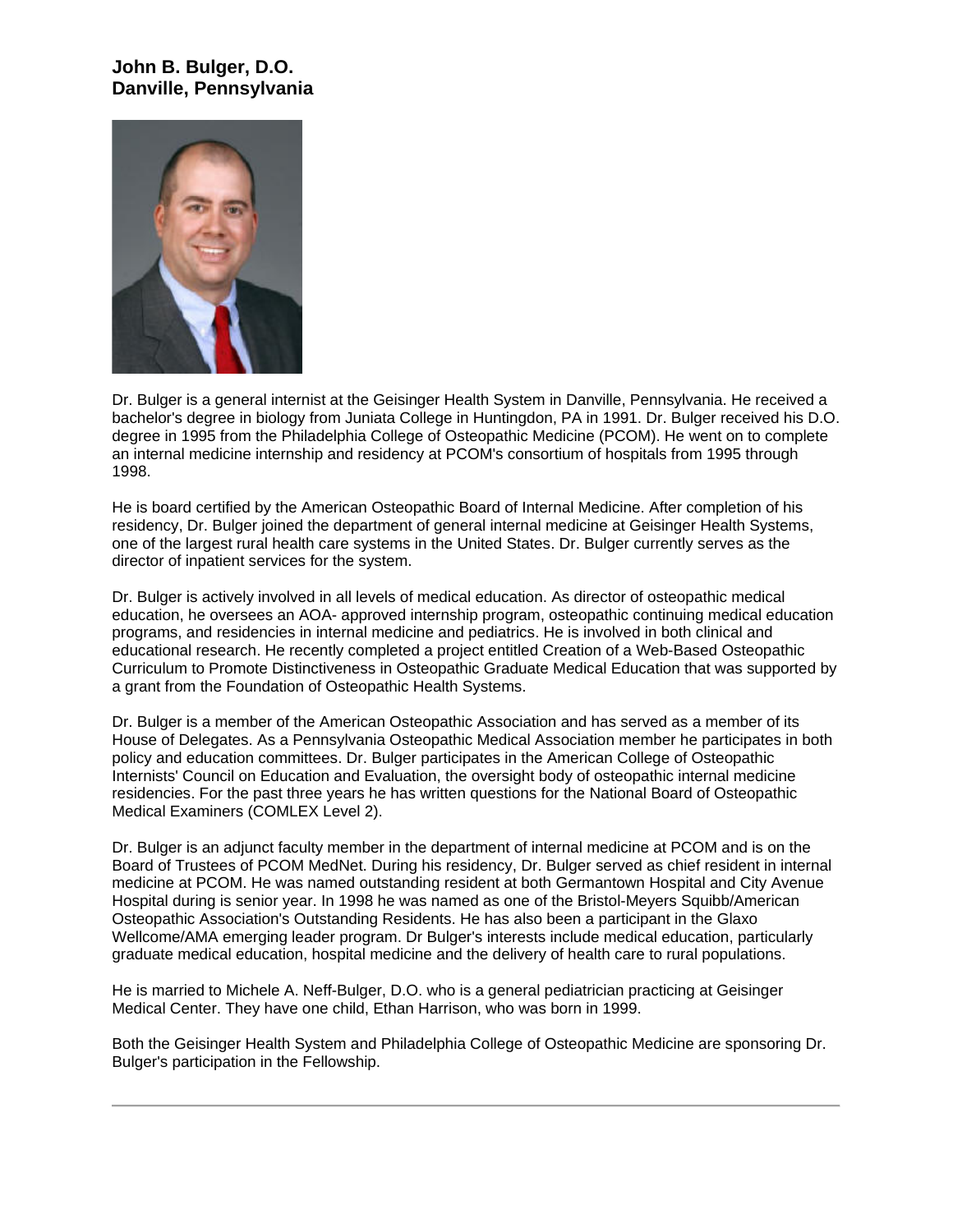#### **Norman Scott Howell, D.O. Kirksville, Missouri**



Dr. Howell received his D.O. degree from the University of Health Sciences College of Osteopathic Medicine in 1980. He completed his internship and residency in internal medicine at Doctor's Hospital in Columbus, Ohio.

He was chief of medicine, chief of staff, director of the intensive care unit, chairman of the peer review committee, chairman of the bylaws committee, and member of the credentials committee. He also was a member of the statewide peer review committees for the HIP Health Plan of New York and Blue Cross insurance companies. Dr. Howell was a board member of the Enrichment Center in Florida, where he disseminated medical information to the elderly. He was voted by the St. Petersburg Times as one of the three best physicians in the county.

Presently, he is an associate professor of internal medicine at the Kirksville College of Osteopathic Medicine and is the assistant dean of post-doctorate education. He is actively involved in educating medical students in cardiology and is involved with the establishment of post-graduate core competencies. Dr. Howell is a member of the American Osteopathic Association and is board certified by the American College of Osteopathic Internists.

He is married to Christina Howell and has three children.

His sponsor is the Kirksville College of Osteopathic Medicine.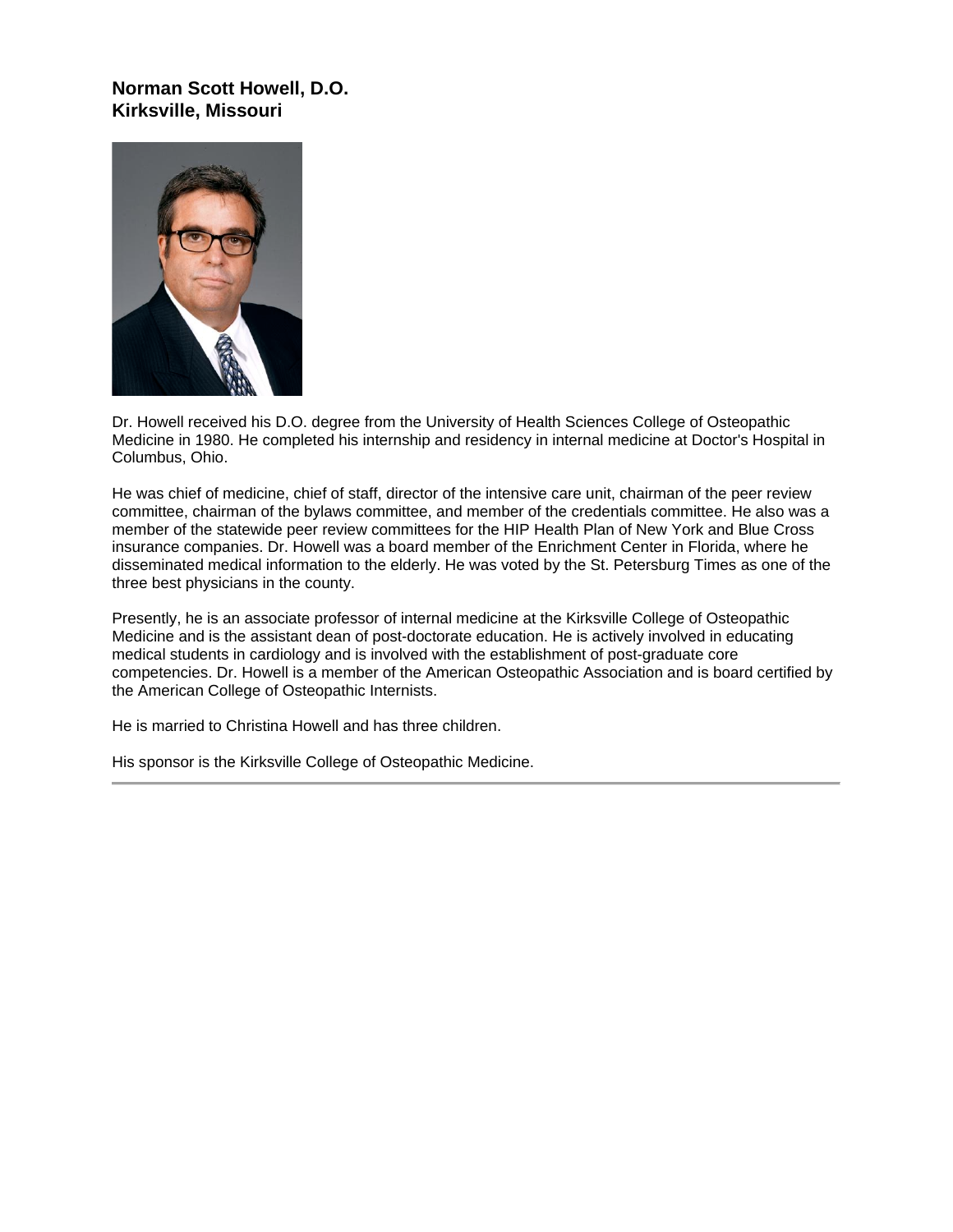#### **Duane G. Koehler, D.O., FACOFP Miami, Oklahoma**



Dr. Koehler received his D.O. from the Oklahoma State University College of Osteopathic Medicine in 1990 and served his internship at Oak Hill Hospital in Joplin, MO. His undergraduate degree is from the University of Tulsa, OK.

Dr Koehler was named a Fellow in the American College of Osteopathic Family Physicians in October 2001. He currently holds an adjunct clinical faculty appointment to the Oklahoma State University College of Osteopathic Medicine in Tulsa. He serves on the Oklahoma Osteopathic Association's (OOA) board of trustees. Memberships in associations include the Northeast District of the OOA (former president), the OOA, the American College of Osteopathic Family Physicians Oklahoma chapter (former president), ACOFP (delegate at large to the Congress of Delegates), and the American Osteopathic Association (delegate to the House of Delegates).

Dr. Koehler has been an advisor to the Ottawa County Health Department, Ottawa County Chapter of the American Red Cross, medical director for the Miami Fire Department, and medical advisor to the Northeast Vo-Tech EMS Programs.

He is married to Tammie L. Koehler, D.O., who has assisted in raising five children, including the recent addition of a grandchild. Together they attend All Saints Episcopal Church in Miami, where he has served as senior warden to the Vestry of the church.

Dr. Koehler is sponsored by the Oklahoma Osteopathic Association, with generous support from Integris Health Systems of Oklahoma.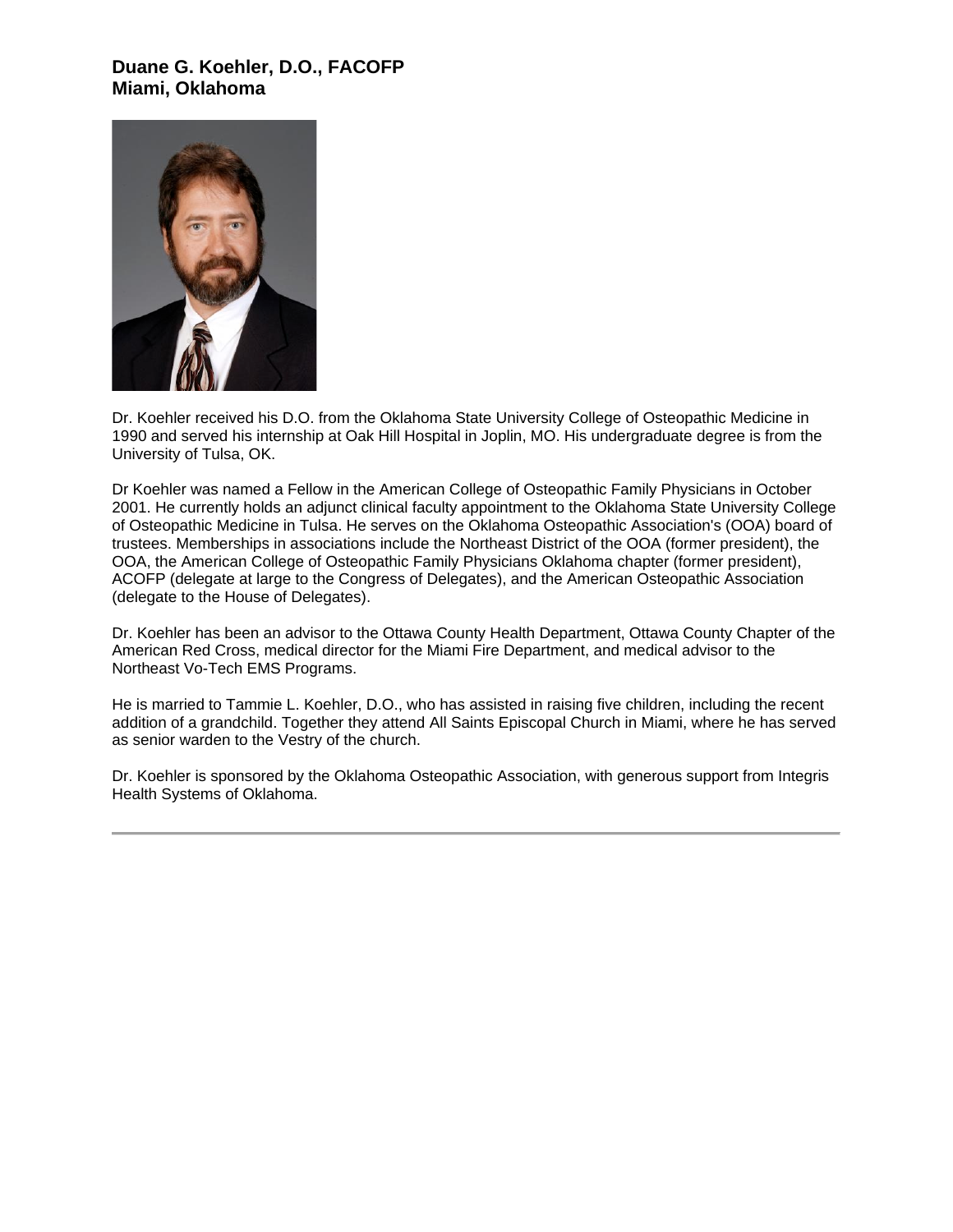#### **Pascuala Carmen Reyes, D.O. Tomah, Wisconsin**



Dr. Reyes received her degree from Philadelphia College of Osteopathic Medicine and is board certified in family practice. She completed her residency in 1992 at Shadyside Hospital. Pittsburgh, PA. While at Philadelphia College of Osteopathic Medicine (PCOM), Dr. Reyes completed an externship at the National Institute of Health/National Institute of Mental Health in pediatric psychopharmacology. Dr. Reyes spent time in the Dominican Republic at the Elias Santana Hospital de Sanidad teaching women how to implement prenatal care using a curriculum she helped develop. Dr. Reyes continues to participate in rural and international health missions and projects.

Dr. Reyes was one of the founding members of the Student National Medical Association (SNMA) at PCOM and she helped to expand the Christian Medical and Dental Society (CMDS) student chapter. She currently serves as secretary of the National Osteopathic Medical Association (NOMA).

Dr. Pascuala Reyes is currently employed as an emergency medicine physician in Decorah, Iowa. Dr. Reyes practiced family medicine, including obstetrics, in the rural community of Shenandoah, IA. During her time in Nebraska, Dr. Reyes taught community medicine at Clarkson Hospital's family practice residency. Dr. Reyes is passionately interested in underserved and under-advantaged populations and has worked with local communities to develop clinics and health care networks targeted at reducing the disparities for these people.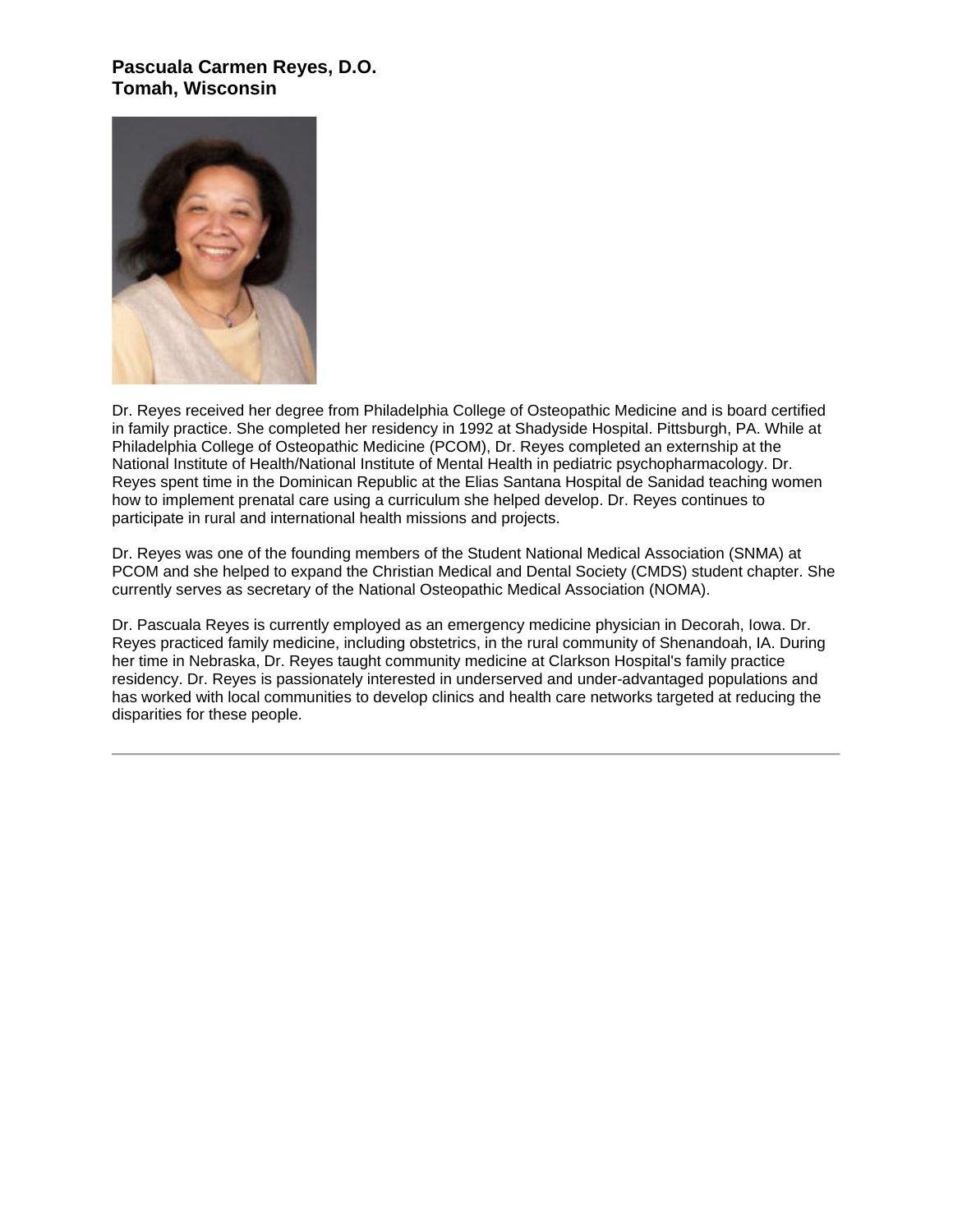#### **Thomas A. Scandalis, D.O., FAOASM Northport, New York**



Dr. Scandalis received his D.O. degree from New York College of Osteopathic Medicine (NYCOM) of New York Institute of Technology in 1987. He graduated from Adelphi University with a Bachelor of Science degree in biology in 1982, and completed a year of graduate work in biology and exercise physiology prior to entering medical school. He completed his internship at Massapequa General Hospital in 1988, and thereafter was appointed to the full-time faculty as a clinical instructor in the departments of family practice and sports medicine at NYCOM.

Dr. Scandalis is currently professor and chair in the department of family practice, and medical director of the Academic Health Care Center, NYCOM. He is board certified in family practice and sports medicine, and maintains an active clinical practice in both specialties. He currently serves on the editorial board of the Clinical Journal of Sport Medicine and holds the position of first vice president of the American Osteopathic Academy of Sports Medicine. He is the recipient of multiple research grants and has authored numerous publications in refereed medical journals. He and co-investigators received the George Northrup, D.O. writing award from the Journal of the American Osteopathic Association in 1998. He was presented with the Preceptor of the Year award by the NYCOM graduating class of 2001, received the President's Service Award at NYIT in 1995, was awarded the President's Citation by the New York State Osteopathic Medical Society in 1994, and is a past recipient of the Eastern Collegiate Athletic Conference Meritorious Service Award.

He was inducted as a Fellow of the American Osteopathic Academy of Sports Medicine in 1997. He is the team physician for intercollegiate athletics at New York Institute of Technology, a team physician for the United States National Boxing Team, assistant medical director of the Long Island Marathon, and team physician to the Half Hollow Hills East High School football team. He is a member of the American Osteopathic Association, American College of Osteopathic Family Physicians, New York State Osteopathic Medical Society, American Osteopathic Academy of Sports Medicine, and American Medical Society of Sports Medicine.

His sponsor for the fellowship is New York College of Osteopathic Medicine of New York Institute of Technology.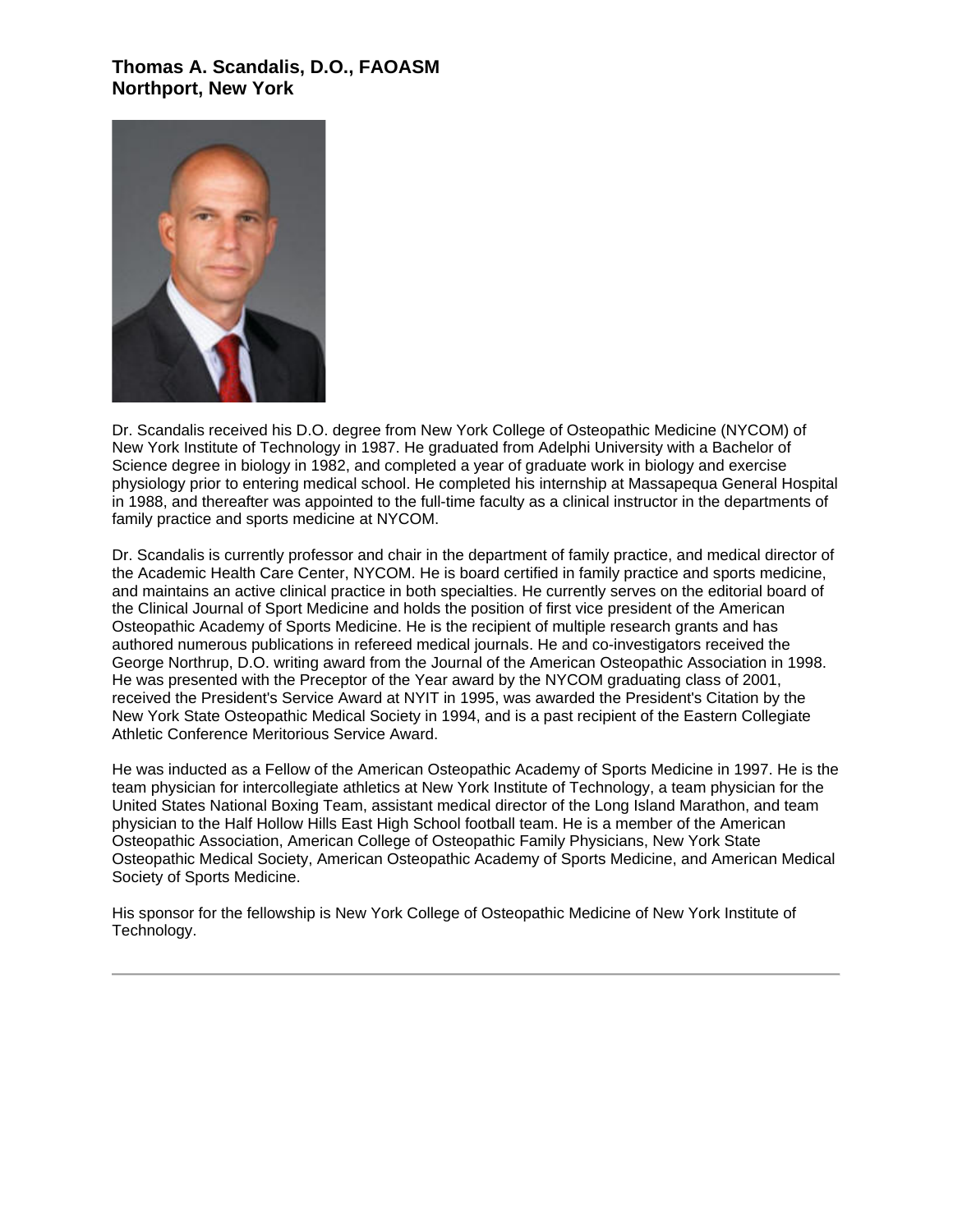## **Philip C. Slocum, D.O., FACOI, FCCP, FCCM Kirksville, Missouri**



Dr. Slocum graduated from Truman State University (formerly Northeast Missouri State University) in 1973 and received his D.O. degree from the Kirksville College of Osteopathic Medicine in 1976. He completed his internship and internal medicine residency at the Osteopathic Hospital of Maine in Portland, Maine in 1980. He completed a fellowship in pulmonary & critical care medicine at the Maine Medical Center in 1982. Dr. Slocum has earned several teaching awards in his career.

He has been elected a Fellow in the American College of Chest Physicians & the American College of Osteopathic Internists. In 1999 he was honored to be one of thirty people worldwide elected as a Fellow of the American College of Critical Care Medicine. Dr. Slocum is the associate dean for academic affairs and professor of medicine at the Kirksville College of Osteopathic Medicine in Kirksville, Missouri. He has held academic positions as chief of the division of pulmonary & critical care medicine at the University of North Texas Health Science Center in Fort Worth, Texas 1988-1999 and the chair of medicine at the University of New England College of Osteopathic Medicine from 1982-88. He is board certified in internal medicine, pulmonary medicine, and critical care medicine.

Dr. Slocum has been active in the American College of Osteopathic Internists, American College of Chest Physicians, the Society of Critical Care Medicine, the American College of Critical Care Medicine, the American Thoracic Society, the Missouri Association of Osteopathic Physicians and Surgeons, Maine Osteopathic Association, and other national, state, and local societies.

Kirksville College of Osteopathic Medicine is sponsoring Dr. Slocum's participation in the Fellowship.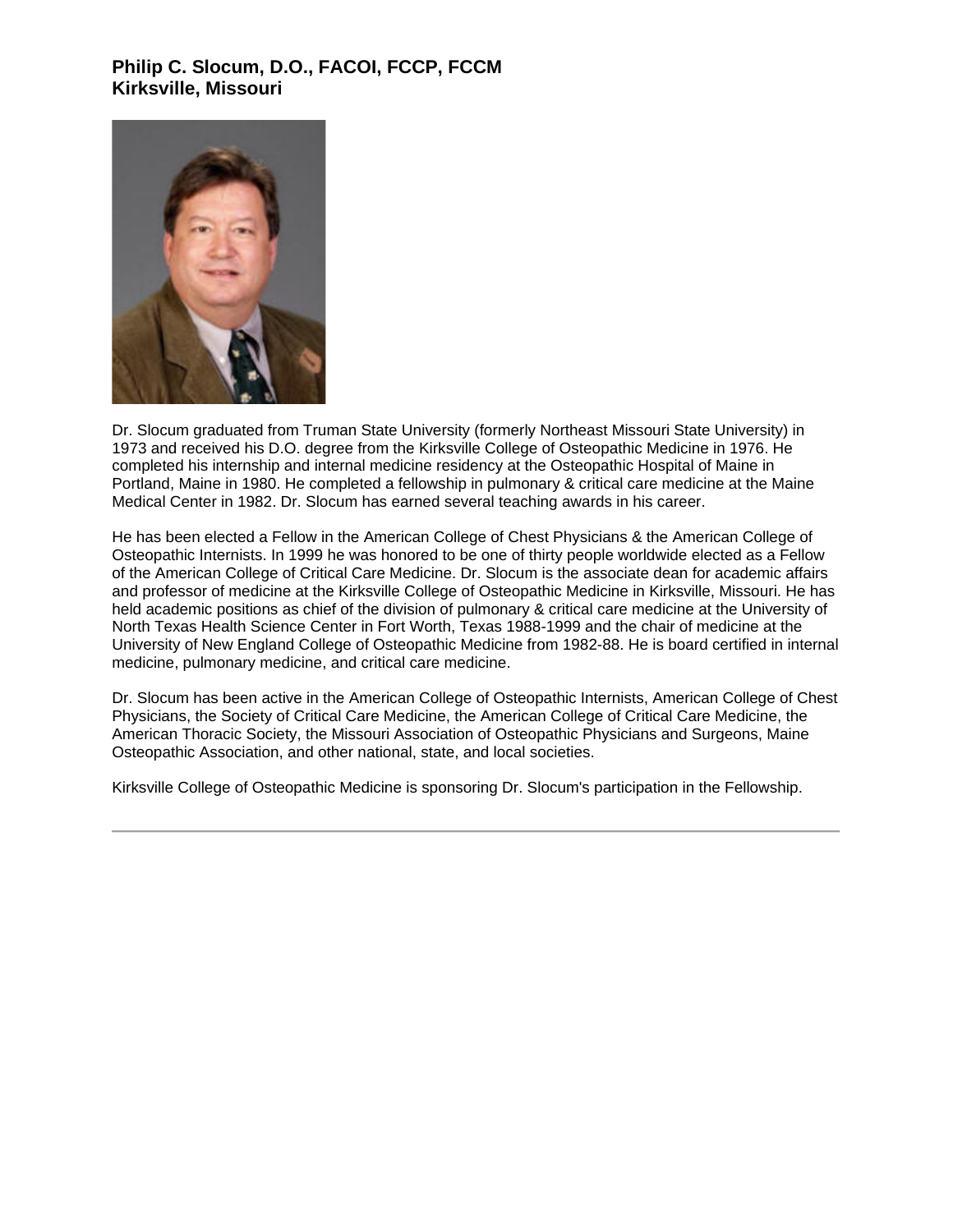#### **Charlene E. Smith, Ph.D. Old Westbury, New York**



Charlene E. Smith, Ph.D. Old Westbury, New York Charlene E. Smith, Ph.D., FACMPE, is Associate Dean, Planning and Operations, New York Institute of Technology College of Osteopathic Medicine (NYCOM) and Executive Director of Interdisciplinary Health Science Centers for New York Institute of Technology (NYIT). Dr. Smith also has a faculty appointment as Associate Professor in the NYCOM Department of Internal Medicine.

She is a Fellow in the American College of Medical Practice Executives and the College of Osteopathic Healthcare Executives. Prior to filling her current Associate Dean position, Smith was Associate Dean, Operations, Ohio University College of Osteopathic Medicine (OU-COM) and Associate Professor of Social Medicine in the College's Department of Social Medicine. In the chief operating officer position she is responsible for numerous college functions including: Admissions, Alumni Affairs, Center of Excellence for Multicultural Medicine, Communication, External Relations, Facilities Management, Health Careers Opportunity Programs, Human Resources, Equity Programs and Student Affairs.

Before that, Smith was Associate Dean, OU-COM Administration and Finance, and Managing Director of the Ohio University Osteopathic Medical Center. Dr. Smith earned a doctorate in Communication from Ohio University. Her published dissertation is entitled Effects of Level of Choice and Locus of Control on Response to Organizational Change: A Test of the Interactive Change Model.

Smith holds a masters degree in Health Services Administration from University of Illinois, Springfield, and a bachelor's degree in Education from the University of Illinois, Champaign/Urbana. Additional postgraduate education includes a certificate from the Wharton Effective Executive Program and participation in the national Osteopathic Heritage Health Policy Fellowship Program.

In addition to leadership responsibilities at NYIT/NYCOM, Dr. Smith also teaches and facilitates in medical education and graduate programs. She is an accreditation reviewer for the American Osteopathic Association. A frequent presenter, Smith leads professional development seminars and workshops on topics ranging from strategic planning and conflict management to health communication, cultural competency and healthcare trends and strategies.

She often travels and speaks to schools, civic groups and professional organizations on behalf of Tuskegee Airmen. Recent publications by Dr. Smith have appeared in National Productivity Review and the Journal of the American Osteopathic Association. Her book, Tuskegee Airman: Biography of Col. Charles E. McGee, was released in May 1999, with a 2nd edition appearing in 2000. Based on this publication, she received Honors from the Friends of the Libraries of Ohio University. Smith is also a recipient of the OU-COM Standard of Excellence Award for contributions and service.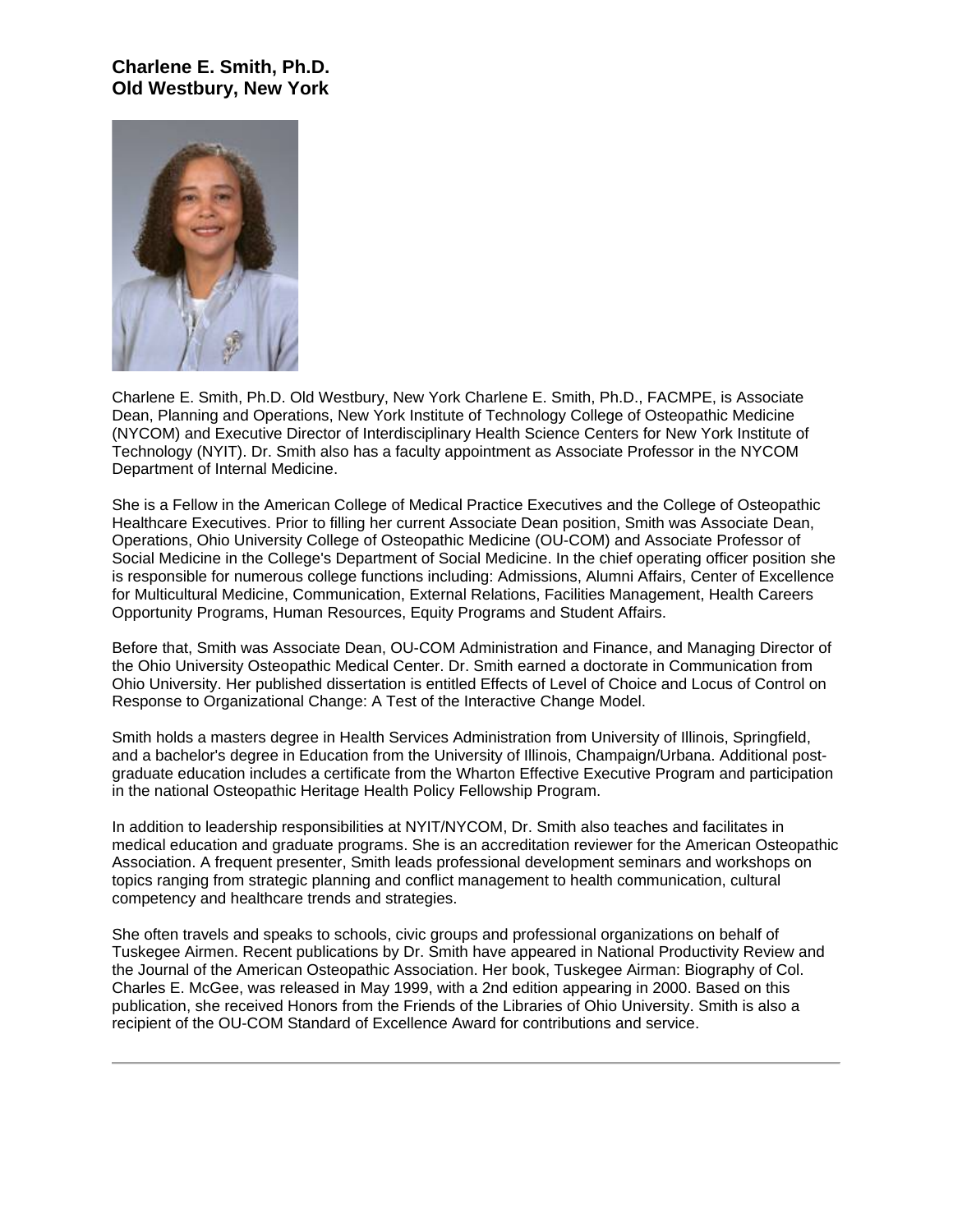### **Kenneth J. Steier, D.O. East Meadow, New York**



Dr. Steier received his D.O. degree from New York College of Osteopathic Medicine in 1983. He graduated from the State University of New York at Stony Brook with a B.S. in biology in 1979. He completed his internship at Metropolitan Hospital in Pinellas Park, Florida in 1984. He completed an internal medicine residency at Parkview Hospital in Philadelphia in 1986 and a pulmonary/critical care fellowship at Metropolitan Hospital in Philadelphia in 1988.

Dr. Steier is currently board certified in internal medicine, pulmonary medicine and critical care medicine. Upon completion of training, Dr. Steier fulfilled a Public Health Service obligation in Monroe, Louisiana. In this capacity, Dr. Steier served as an assistant professor of medicine for Louisiana State University at E.A. Conway Medical Center. While in Monroe, Dr. Steier diagnosed the only reported case of Hantavirus in Louisiana (this "discovery" was published by the Centers for Disease Control and Prevention in the Morbidity and Mortality Weekly Report), and received a state commendation for Medical Excellence in Care of the Underserved. In January of 1997, Dr. Steier accepted a position as chair of the department of internal medicine at the University of Health Sciences/College of Osteopathic Medicine in Kansas City, Missouri. He subsequently became residency program director at the local osteopathic hospital, Park Lane Medical Center, and chair of the medicine department at the hospital.

In July of 1999, Faculty unanimously voted Dr. Steier to the position of faculty senate president. He served as chair of the curriculum committee and vice-chair of the promotion and graduation committee. In April of 2000, Dr. Steier was named associate dean of graduate medical education at UHS/COM. He was voted Faculty Teacher of the Year by the Sigma Sigma Phi medical student fraternity. In January of 2001, Dr. Steier relocated to his hometown of New York to become program director of the dual-approved internal medicine residency at Nassau University Medical Center, a 650-bed academic medical center on Long Island. Dr. Steier was subsequently named associate program director for the ACGME internal medicine residency program. In January of 2002, Dr. Steier was named director of medical education for the hospital. Dr. Steier serves on several AOA and ACOI committees. He has served for the last five years as a residency grant reviewer for the Health Resources Services Administration.

Dr. Steier is married to the former Cindy Ann Calk, and has three sons: twin six-year olds, Jacob and Joshua, and 5-year old Zachary. Nassau University Medical Center sponsors Dr. Steier's participation in the Fellowship.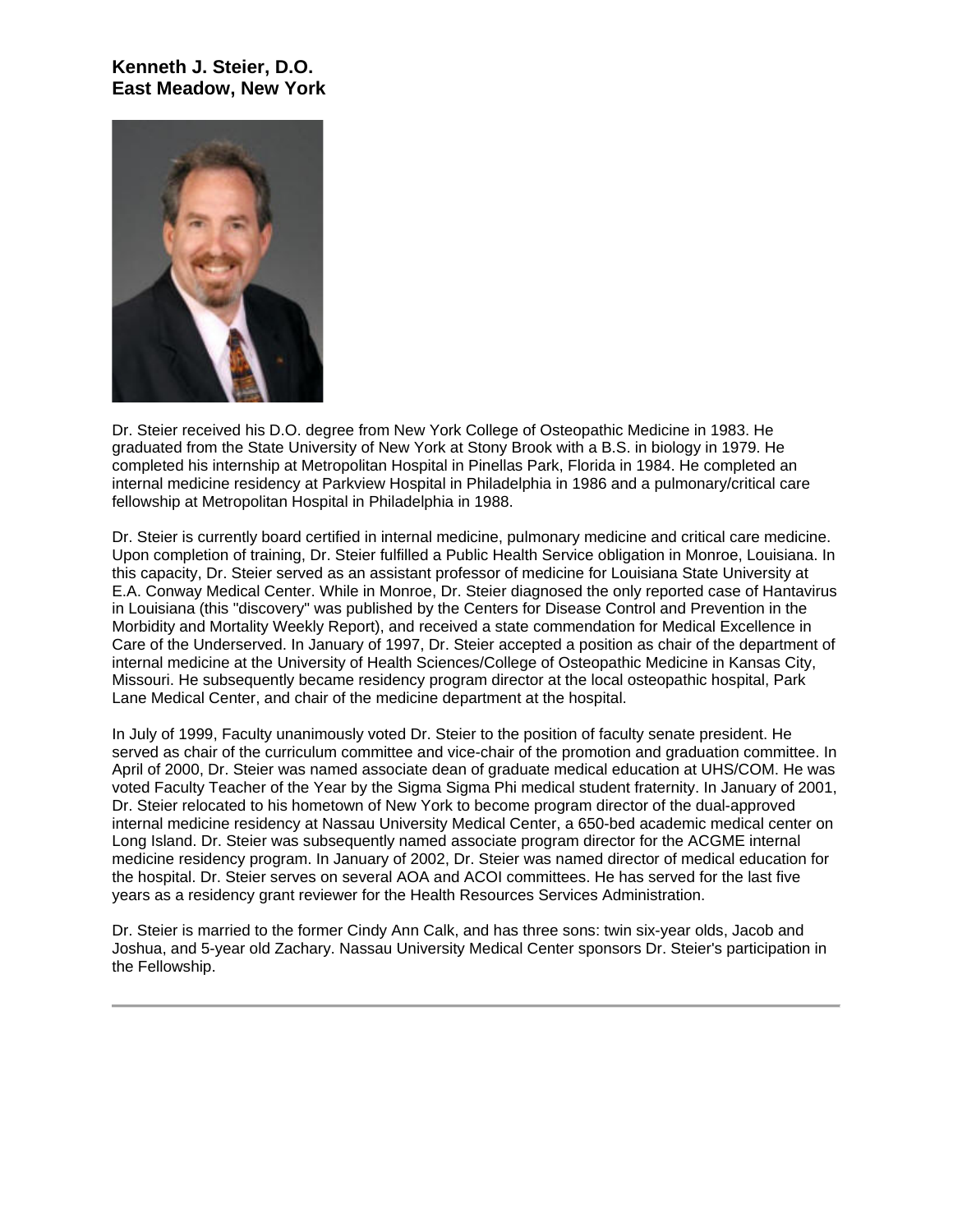## **Kelli M. Ward, D.O. Lake Havasu City, Arizona**



Dr. Ward received her doctor of osteopathic medicine degree from the West Virginia School of Osteopathic Medicine in May 1996. She completed her osteopathic internship and residency in family practice at Garden City Osteopathic Hospital in Garden City, Michigan. Her post-graduate training was affiliated with Michigan State University. During her residency,

Dr. Ward completed a faculty development fellowship and a clinician educator fellowship at Michigan State University.

Dr. Ward is a board certified family physician. Dr. Ward is active in the American College of Osteopathic Family Physicians (ACOFP) at both the state and national levels. She is currently the secretary/treasurer of the Arizona Society of ACOFP and is serving on the preventative medicine committee. She is an active member of the Arizona Osteopathic Medical Association and serves as a delegate from her region and contributes her expertise to the public awareness committee. She serves on the information management and peer review committees at Havasu Regional Medical Center. She is a member of the American Osteopathic Association and the Arizona Geriatrics Society.

She was named People's Choice Physician of the Year in Lake Havasu City in March 2002. She was honored as a Wyeth Emerging Leader through the American Osteopathic Foundation in August 2002. She was honored as Resident of the Year during her last year of training. Dr. Ward is currently president and CEO of Lakeview Family Health Care in Lake Havasu City, AZ, where she works in private practice with her mother, pediatrician Lorraine Byrd, D.O. Dr. Ward serves as adjunct clinical faculty for Midwestern University Arizona College of Osteopathic Medicine.

The Arizona Osteopathic Medical Association and the Arizona chapter of the American College of Osteopathic Family Physicians sponsor Dr. Ward as a Fellow in the Osteopathic Heritage Health Policy program.